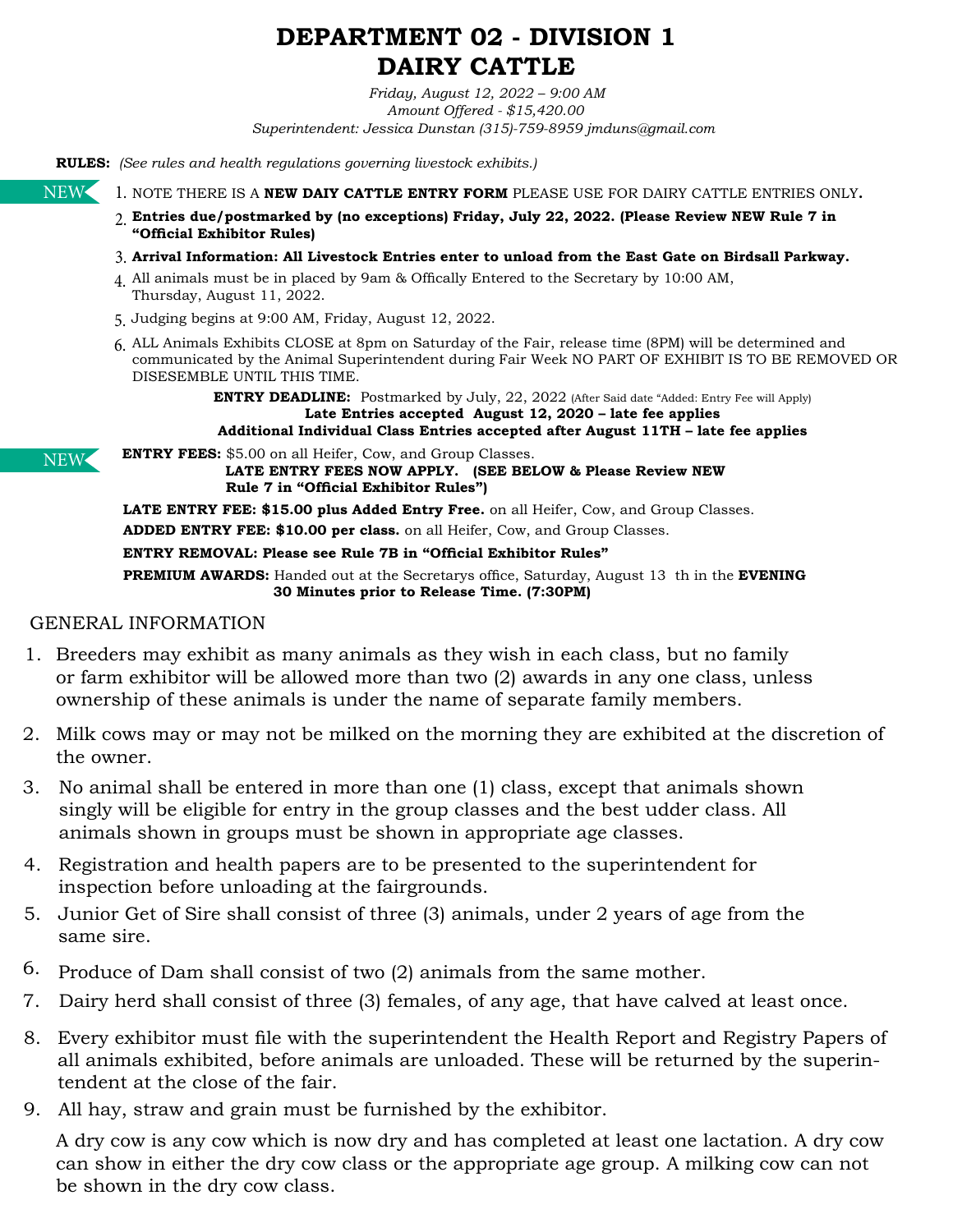- 11. Judging procedure will follow in numerical sequence in each respective breed.
- 12. Judging of classes will be alternated between breeds.
- 13. The Wayne County Fair assumes no responsibility in case of loss, damage or accident to livestock, person or property from any cause while at the fairgrounds. Entries are received upon this condition only.

## REMINDER

- 14. Youth under the age of 18 that are staying on the fairgrounds overnight MUST adhere to the"BARN RULES" – Rules are printed in this Fair Book. An adult chaperone is a requirement.
- 15. Animals must exit doors in cattle portion of barn only.
- **Any trailer staying overnight will be parked on the SOUTH EAST CORNER of** 16. **the fairgrounds in the trailer parking area. Any trailer left over night North of the horse show ring will be moved by fair personal.**

# **NO DOGS ON THE FAIR GROUNDS DURING ANY EVENTS!! (SEE PAGE \_\_\_\_)** 17.

The Purebred Dairy Cattle Association Show Ring Code of Ethics (Adopted by PDCA in March 1970; Revised March 1971, February 1977, February 1982, February 1986, February 1988, and February 1989)

The showing of registered dairy cattle is an important part of the promotion, merchandising and breeding program of many breeders. Additionally, it is an important part of the program of the various dairy breed associations to stimulate and sustain interest in breeding registered dairy cattle. This relates to both spectators and exhibitors. In this connection, The Purebred Dairy Cattle Association believes that it is in the best interest of the breeders of registered dairy cattle to maintain a reputation of integrity and to present a wholesome and progressive image of their cattle in the show ring. It recognizes that there are certain practices in the proper care and management of dairy cattle which are necessary in the course of moving dairy cattle to and between shows that are advisable to keep them in a sound, healthy condition so that they might be presented in the show ring in a natural, normal appearance and condition. Conversely, it recognizes certain practices in the cataloging, handling, and presentation of cattle in the show ring which are unacceptable.

The following practices or procedures are considered unacceptable and defined as being fraudulent and/or unethical in the showing of registered dairy cattle:

- Misrepresenting the age and/or milking status of the animal for the class for which it is shown. 1.
- $2\cdot$  Treating the animal, particularly the udder, internally or externally, with an irritant or counter-irritant, or other substance to artificially improve the conformation.
- 3. Surgery or insertion of foreign material under the skin, performed to change the natural contour or appearance of the animal's body, though not to preclude practices required or involved in normal management.
- Criticizing or interfering with the judge, show management or other exhibitors while in the show ring, or 4. other conduct detrimental to the breed or the show.
- 5. Setting Teats.

The following practices and procedures are considered to detract from the image of the show ring when carried to excess and will be given slight to serious discrimination in placing animals within class.

- Excessive manipulation of the hair. 1.
- 2. Use of artificial hair except for false switches.
- Unsportsmanlike conduct on part of showmen. 3.
- 4. Improper fitting practices such as over filling and over bagging.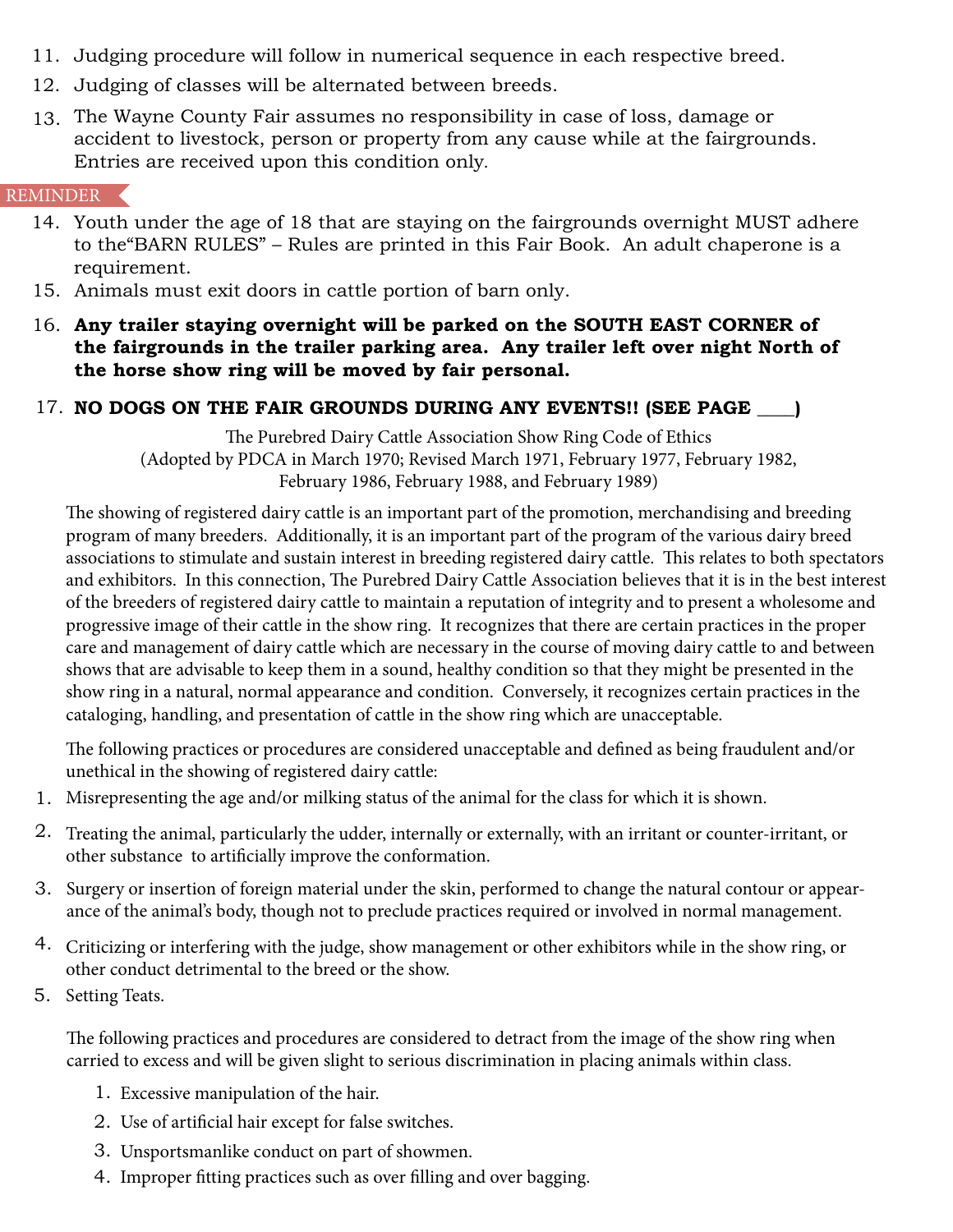Practices which should be encouraged to enhance the image of the show:

- Establish uniform dress code for exhibitors in the show ring. 1.
- 2. Recognize good herdsmanship and exhibits in the barn.

In keeping with the basic philosophy of the PDCA, ethics are an individual responsibility of the owner of each animal shown. Violations of these policies are subject to disciplinary provisions of the appropriate dairy breed association and/or show management.

## Holstein Show Ring Policy

The showing of Registered Holstein cattle is an important part of the promotion, merchandising and breeding program of many breeders. Additionally, it is an important part of the program of the Holstein Association of America to stimulate and sustain interest in breeding Registered Holstein cattle. This relates to both spectators and exhibitors. In this connection, the Baord of Directors of the Holstein Association of America believes that it is in the best interest of the breeders of Registered Holstein cattle to maintain a reputation of integrity and to present a wholesome and progressive image of their cattle in the show ring. It recognizes that there are certain practices in the proper care and management of dairy cattle which are necessary in the course of moving diary cattle to and between shows that are advisable to keep them in a sound, healthy condition so that they might be presented in the show ring in a natural, normal appearance and condition. Conversely, it recognizes certainpractices in the cataloging, handling, and presentation of cattle in the show ring which are unacceptable.

The following practices are considered unacceptable and defined as being fraudulent and/or unethical in the showing of Registered Holstein cattle:

- 1. Setting teats or manipulating a teat to alter its normal position such as to unnaturally hold it plumb or to alter its length.
- Misrepresenting the age and/or milking status of the animal for the class in which it is shown. 2.
- Treating the animal, particularly the udder, internally or externally, with an irritant or counter-irritant, or 3. other substance to artificially improve the conformation.
- 4. Surgery or insertion of foreign material under the skin, performed to change the natural contour or appearance of the animal's body, though not to preclude practices required or involved in normal management.
- 5. Critizing or interfering with the judge, show management or other exhibitors while in the show ring, or other conduct detrimental to the breed or the show.

The following practices and procedures are considered to detract from the image of the show ring when carried to excess and will be given slight to serious discrimination in placing animals within class.

- Excessive manipulation of the hair. 1.
- Use of artificial hair except for false switches. 2.
- Unsportsmanlike conduct on part of showmen. 3.
- 4. Improper fitting practices such as over filling and over bagging.

Practices which should be encouraged to enhance the image of the show:

- Establish uniform dress code for exhibitors in the show ring. 1.
- 2. Recognize good herdsmanship and exhibits in the barn.

In keeping with the basic philosophy of the Association, ethics are an individual responsibility of the owner of each animal shown. Violations of these policies are subject to disciplinary provisions of the Association's By-laws.